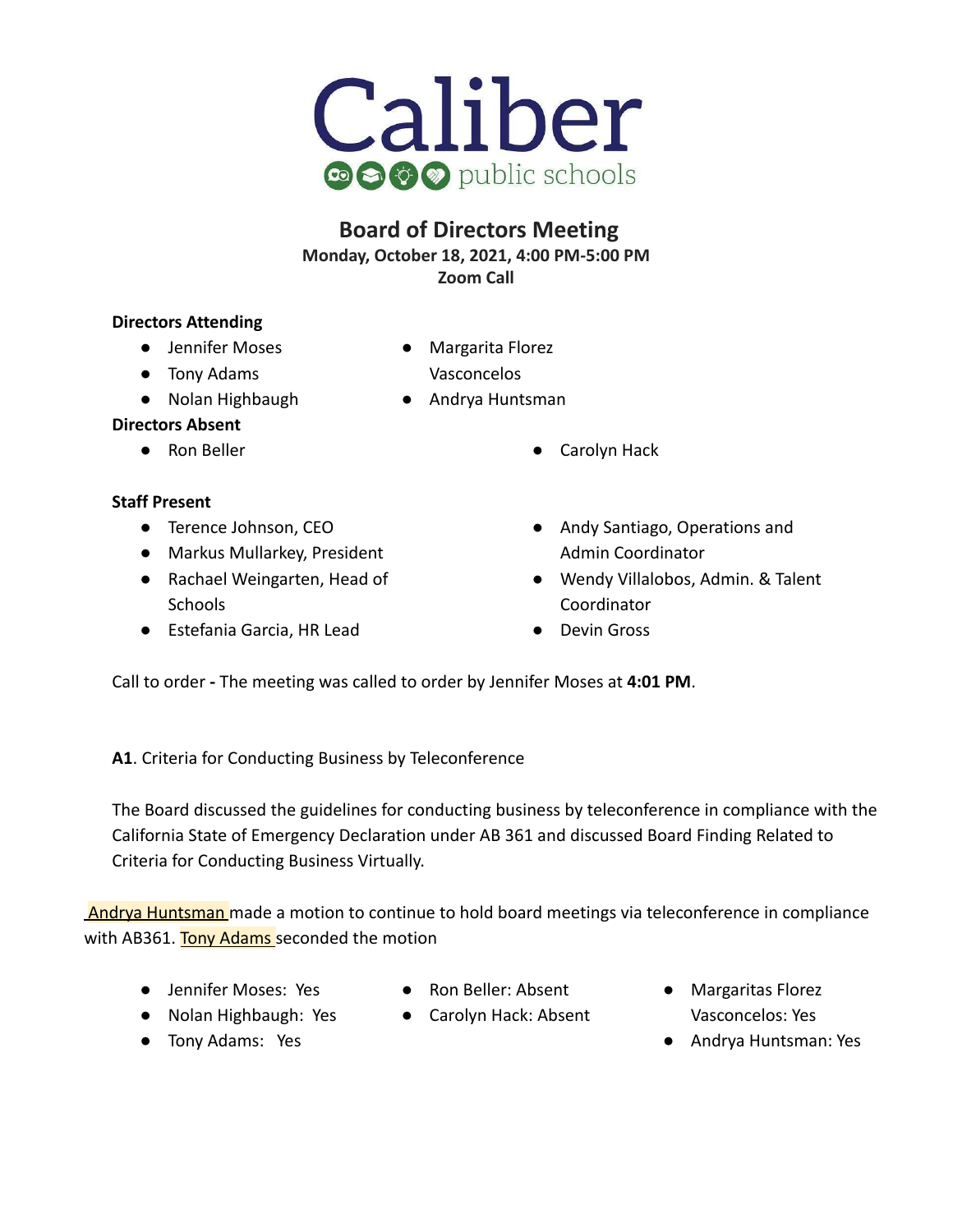

### **OPEN COMMENTS:**

*Mr. Johnson shared clarification for next steps.*

## **B1.** CEO/Staff Update

Katherine Hendrickson shared that Caliber Public Schools is moving forward with the petition for a Caliber High School and will have a public hearing on November 3rd in front of Vallejo City Unified School District and it will be a virtual meeting along with the December 15th vote meeting. Ms. Hendrickson also shared the preparation for the facility application through prop. 39 will also be submitted.

Ms. Moses asked a question regarding how support will be shown. Ms. Hendrickson shared that parents have been sending written letters weekly and there will be a zoom virtual presentation at the public hearing where parents and other supporters will be seen in the background.

Devin Gross made an update about COVID-19 cases reported within the Caliber network. Mr. Gross also shared that Grapefruit COVID-19 testing has been implemented to continue screening for asymptomatic cases among staff and students at Caliber Public Schools. Mr. Johnson shared that Caliber is in the midst of thinking of what the new state and district mandates around COVID-19 will mean for the Caliber community.

Rachael Weingarten shared MAP testing results and completion rate. She shared that the completion rate surpassed the 95% goal and reviewed test results sharing that the racial achievement gap persists within the provided data for the latest MAP test results.

Ms. Moses inquired about the comparison between this data and Fall 2019. Rachael shared that she will look into it providing Fall 2019 MAP results. Mr. Adams inquired about what other schools are using to assess students to see how our students are doing in relation to other schools. Andrya Huntsman shared that she appreciates all the support she has seen students receive this year.

Mr. Mullarkey shared finance and operations updates. He provided the comparison of enrollment and attendance rates from expected to actuals and how that will affect the budget. Mr. Mullarkey shared that further information will be shared in the December meeting around mid-year budget impacts. Ms. Moses asked a clarifying question that Mr. Mullarkey elaborated on.